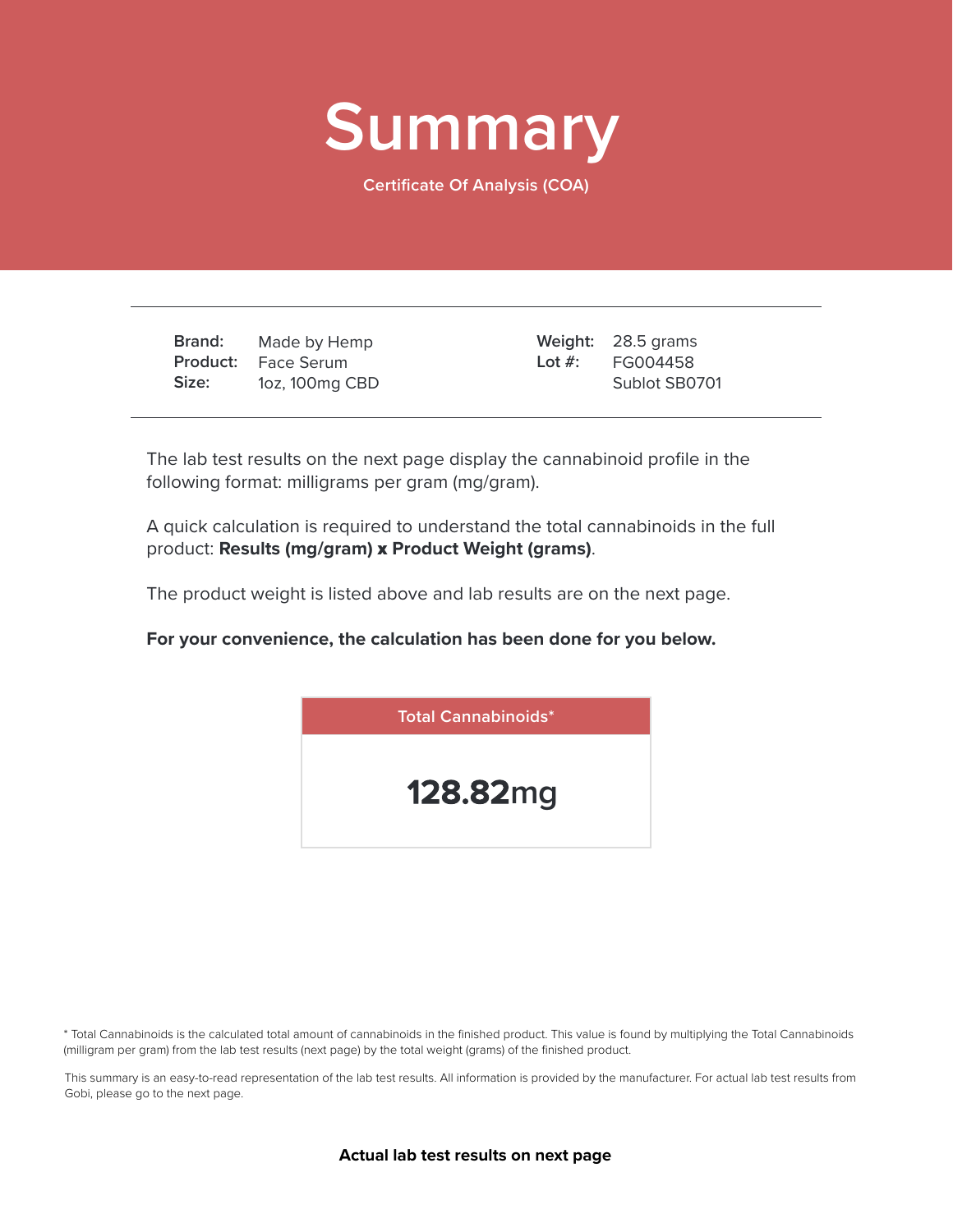# **Gobi Hemp Analytical Report - Certificate of Analysis**



| <b>Manifest:</b>    | 2201070002                              | <b>Test Performed:</b>   | Hemp Lab        |
|---------------------|-----------------------------------------|--------------------------|-----------------|
| Sample Id:          | 1A-GHEMP-2201070002-0001                | <b>Report No:</b>        | P-2201070002-V1 |
| <b>Sample Name:</b> | SB-100-SE-30 - SB0701                   | <b>Receive Date:</b>     | 2022-01-07      |
| <b>Sample Type:</b> | Concentrate                             | <b>Test Date:</b>        | 2022-01-11      |
| Client Id:          | CID-00103                               | <b>Report Date:</b>      | 2022-01-12      |
| Client:             | InHe Manufacturing                      | <b>Sample Condition:</b> | Good            |
| Address:            | 906 Chicago Dr. Jenison, Michigan 49428 | <b>Method Reference:</b> | GH-OP-06        |

#### **Scope**

The content of sixteen cannabinoids was determined by an in-house developed method for solvent extraction followed by High Performance Liquid Chromatography with Diode Array Detection.

| <b>Cannabinoids</b> | <b>Percent</b> | mg/gram   |
|---------------------|----------------|-----------|
| <b>CBDV</b>         | <b>ND</b>      | <b>ND</b> |
| CBDA                | 0.12           | 1.22      |
| <b>CBGA</b>         | <b>ND</b>      | <b>ND</b> |
| CBG                 | T              | T         |
| CBD                 | 0.32           | 3.17      |
| <b>THCV</b>         | <b>ND</b>      | <b>ND</b> |
| <b>CBN</b>          | <b>ND</b>      | <b>ND</b> |
| $\Delta$ 9-THC      | 0.01           | 0.12      |
| CBC                 | T              | T         |
| <b>THCA</b>         | <b>ND</b>      | <b>ND</b> |
| <b>CBDVA</b>        | <b>ND</b>      | <b>ND</b> |
| <b>THCVA</b>        | <b>ND</b>      | <b>ND</b> |
| <b>CBNA</b>         | <b>ND</b>      | <b>ND</b> |
| $\Delta$ 8-THC      | <b>ND</b>      | <b>ND</b> |
| CBL                 | <b>ND</b>      | <b>ND</b> |
| <b>CBCA</b>         | <b>ND</b>      | <b>ND</b> |

|                           | <b>Percent</b> | mg/gram |
|---------------------------|----------------|---------|
| Total ∆9-THC              | 0.01           | 0.12    |
| <b>Total CBD</b>          | 0.42           | 4.24    |
| <b>Total CBG</b>          | т              | Т       |
| <b>Total Cannabinoids</b> | 0.45           | 4.52    |

Total Δ9-THC =  $Δ9-THC + (THCA × 0.877)$ Total CBD = CBD +  $(CBDA \times 0.877)$ Total CBG =  $CBG + (CBGA \times 0.877)$ 

Laboratory Comments:

ND - not detected; T - trace; LOQ - limit of quantitation; LOD - limit of detection

### Jerry Hogan - Director of Operations

This report has been prepared by Gobi Hemp Laboratory exclusively for our Client and their Authorized Representatives. All analytical work is conducted in accordance with a mutually agreed upon scope of work and the terms and conditions as expressed in the Gobi Hemp Laboratory Service Agreement. This report is not to be reproduced in whole or in part without prior written approval. The results shown on this report relate only to the samples submitted to the laboratory. Estimated Uncertainty available upon request. Only cannabinoids included in the table above are ISO/IEC 17025:2017 accredited.



Gobi Hemp ● 3940 Youngfield St. ● ● Wheat Ridge CO 80033 ● **● ISO/IEC 17025:2017 Accredited ●** ● (303) 955-4934 ●



2022-01-12

Date